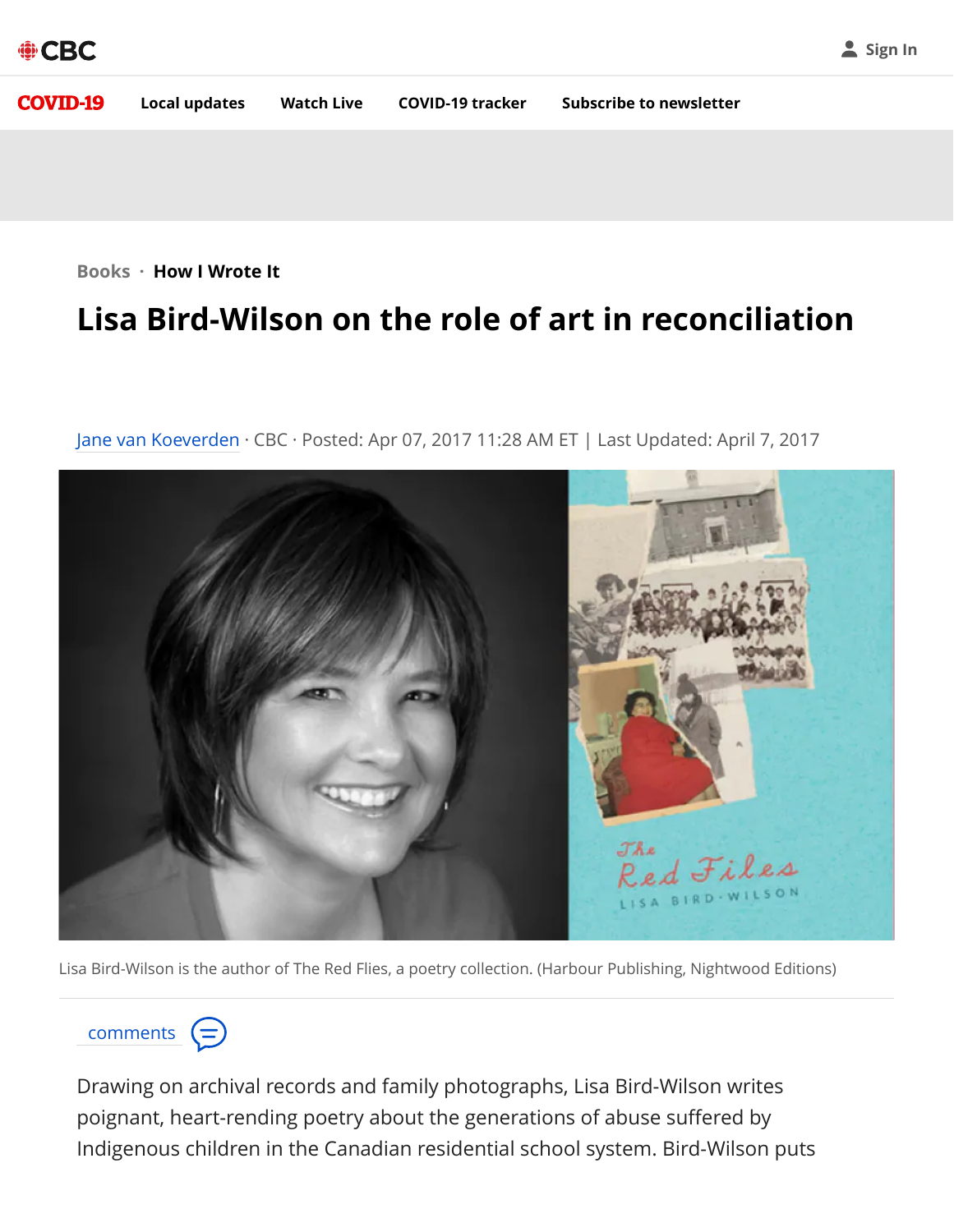readers through an emotional ringer — and admits she did the same to herself while writing [The Red Files](http://feed.cbc.ca/books/the-red-files-1.4017417).

In December, the Truth and Reconciliation Commission reported that 150,000 First Nation, Inuit and Métis children attended residential schools. Among those students were Bird-Wilson's own grandparents, aunts and uncles. In her own words, Bird-Wilson describes the all-consuming process of writing her first poetry collection and discusses the role of art in reconciliation.

# **With love, from Lisa**

"I wasn't sure how to approach it at first. I spent a lot of time in the archives, both provincially and nationally. It's so overwhelming. I focused on the community where my family went to residential school. I spent time with the photos, trying to see if they were trying to speak to me or if they had some level of detail in them that would provide something. I'd use a magnifying glass. I also combined that with deep study and reflection with reading records. I read so many records. I read and read and read.

**ADVERTISEMENT** 

"I ended up with this one word in my head, and it was love. I wanted to make sure what I did somehow — this is going to sound weird — somehow gave those children, who were so anonymous in the official record, gave them love or reflected love. That was the only word that could get in my head. I really thought about my family members. I thought about my kohkum (grandmother) and my moshums (grandfathers) and aunties and uncles and looked at the pictures I had of them. Love was the emotion that kept swirling around it."

# **All-consuming**

"At some point I just put my head down and wrote and got into a really creative zone. I spent many weekends alone writing. Just writing for hours and hours. I would literally stay up all night and sleep for a couple of hours and get up and write again. It was very consuming, but it was also, I loved it. If I didn't love writing, I wouldn't have gotten into it. I love working with language and playing with words, boiling it down. That's the great thing about poetry."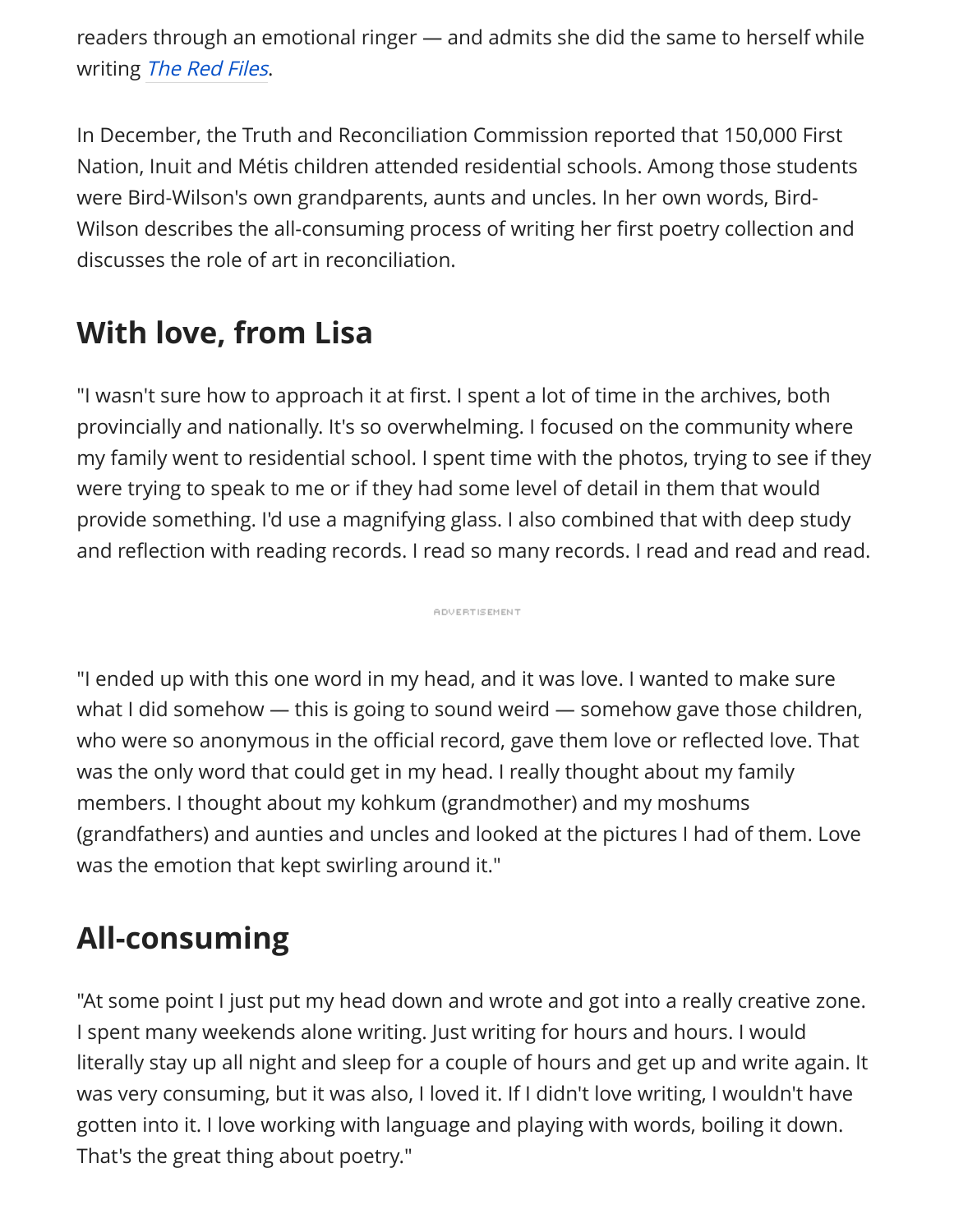## **Honouring the anonymous**

"There was a series of articles from newspapers where it referred to abuse of children in a particular school. There was an administrator who was actually criminally charged and he admitted he had done these things. He didn't even know how many children he abused. He said it was hundreds. I didn't want to let myself off the hook. When that administrator said hundreds of boys, I tried to think about each one of those children as a person. I spent a lot of time with that. I really wanted to feel that empathy. I wanted to put some meaning around it."

## **Art and reconciliation**

"I think artists have a really vital role to play in the concept of reconciliation. One of the Truth and Reconciliation Commission's calls to action talks about the Canada Council coming up with some kind of funding to help Indigenous and non-Indigenous artists explore reconciliation.

"I visited one project in Saskatoon where they had elders who had attended residential school meet with high school students who were non-Indigenous. Each student was paired up with an elder and that elder told their story. They got a firsthand account and developed a level of empathy and understanding with that person and then those students went on their own and made art projects related to their experience with meeting and getting to know that elder. Their art projects were displayed in an art gallery in Saskatoon. Each of the students who made the piece of art had written something and had something to say about why they made the art that they did. There are just so many ways that art and artistic expression — whether it's visual arts or literary arts or dance — that can express something that is really difficult to deal with and difficult to express."

Lisa Bird-Wilson's comments have been edited and condensed.

#### **POPULAR NOW IN BOOKS**

- **[58 Canadian works of fiction coming out in spring 2021](https://www.cbc.ca/books/58-canadian-works-of-fiction-coming-out-in-spring-2021-1.5888913)** 1
- **[Meet the Canada Reads 2021 contenders](https://www.cbc.ca/books/canadareads/meet-the-canada-reads-2021-contenders-1.5869833)** 2